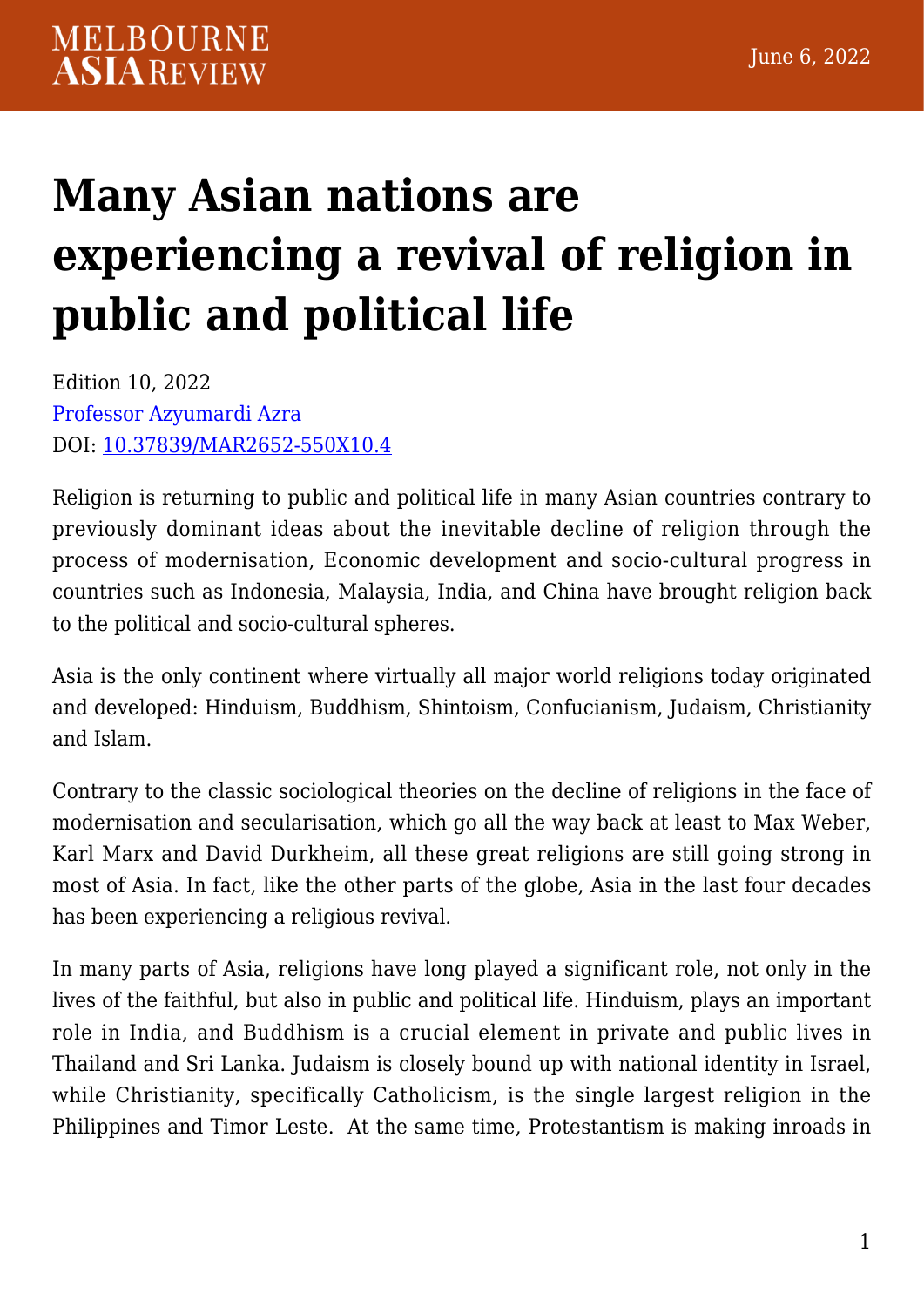South Korea, Japan, China, Singapore and other places in Asia. Islam, the latest of the Abrahamic religions, is the predominant religion in Southeast Asian countries such as Indonesia, Brunei Darussalam, and Malaysia; in South Asian countries such as Bangladesh, Pakistan, and Afghanistan; as well as in the Middle East and Central Asia, while being an important minority faith in India. Even though most Japanese would say that they do not practice Shintoism, it is easy to find traces of this religion in their lives.

Despite the predictions of classical sociology and classical modernisation theory, this has not changed in the face of socio-economic transformation since the end of World War II. Instead, the variety of ways in which religion has become integrated into social, political and cultural life have become more complex. This has ramifications for geopolitical and security issues across the Asian region. In the case of Muslim majority countries such as Indonesia, the most obvious problem is the link that is often made between Islam and political violence, although fundamentalist strains prone to violence have emerged from other religions as well.

## **Asian geo-politics, religions and security issues**

For centuries, as suggested earlier, religion has been part and parcel of human life in Asia, spanning the social, cultural, and, of course, political spheres. In short, religions have been embedded in private and public life.

However, after World War II, newly-independent nation-states had different constitutional arrangements on the matter of the place of religion in each country. India, Singapore, Japan and South Korea, for instance, are 'secular' states that officially give no special place to religion; religion is regarded as simply a private matter and, therefore, should not interfere in political and public life.

On the other hand, religions were accommodated in political and public lives in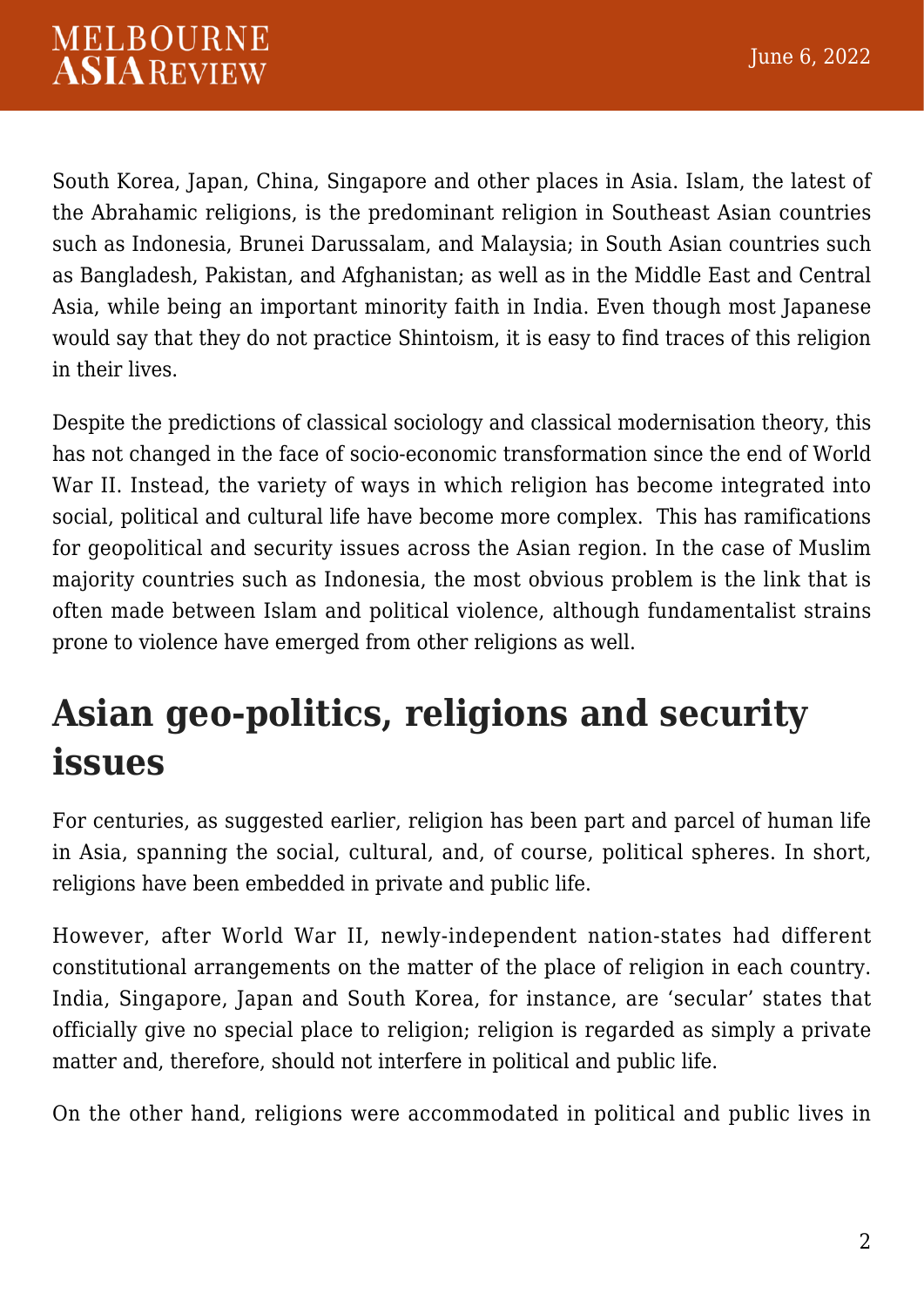Indonesia, Malaysia, and the Philippines, and yet the role of religion appeared to have declined with the initial introduction of modernisation and economic development programmes by the states. Religion in general had been regarded as not compatible with modernity and economic development by many state officials who expected modernisation processes would bring 'secularisation'.

In other countries, the decline of the role of religion was connected with the adoption of political ideologies such as communism in China, North Korea and some others. The communist ideology is hostile to religion; indeed, religion has been considered 'opium' that led people to escapism and therefore should be banned from public life.

Another historical variation emerged in the Middle East in Iraq and Syria, which adopted authoritarian-socialism based on the ideology of Baathism that in many ways was also unfriendly to religion. This inspired and drove some Muslim groups to oppose the political regimes, creating cycles of violence that are difficult to break. Opposition to these regimes continued into the 1990s when they failed to deliver their promises of better economic and social lives.

Momentum for change came when waves of globalisation (which also accelerated inequalities in Muslim-majority societies) and democratisation swept the region from the end of December 2010 onwards, creating the so-called 'Arab Spring'; sweeping not only Tunisia, Libya and Egypt in North Africa, but also Yemen, Bahrain, and Syria in West Asia. And, those who won the upper hand in the resulting political change were the Islamists (demonstrating that Islamic forces can be democratising), even though potential dissent from authoritarian and secular elements in each country are far from over. Though varied in orientation, some of these Islamists had come to consider Islam as not incompatible with democracy.

Indonesia, Malaysia, Philippines, Thailand, and others that in one way or another adopted a friendlier attitude to religion where it was (and still is) given special status in constitutions and political realities. Despite that, religions initially tended to be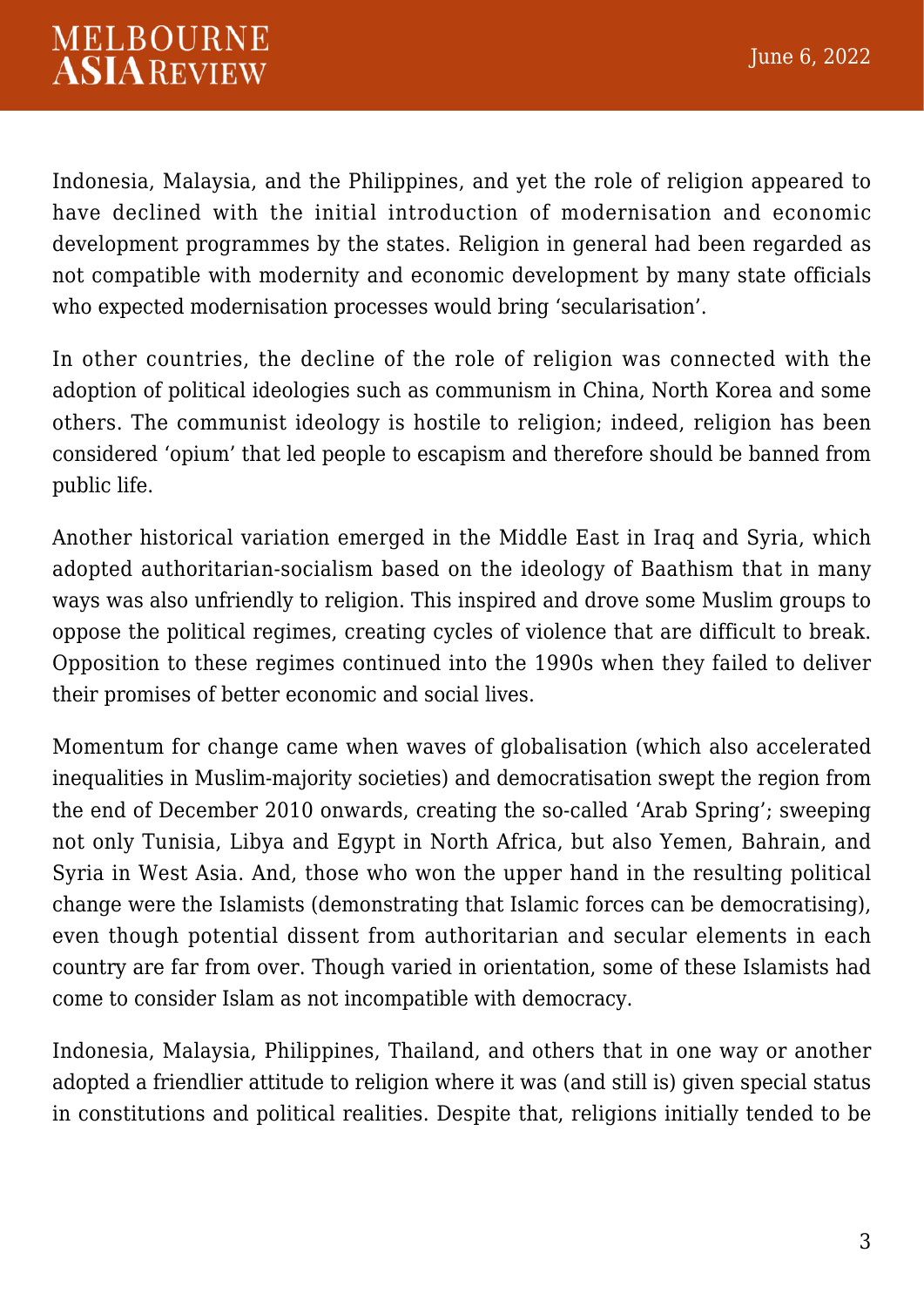sidelined in these countries during the process of modernisation in the decades following their independence post-World War II.

In Indonesia, Islam has increasingly reappeared in power politics since the early 1990s when the Soeharto regime introduced reconciliatory policies for Islam and Muslim groups many of which had been suppressed. These policies included the foundation of the All-Indonesian Muslim Intellectual Association (ICMI/Ikatan Cendekiawan Muslim se-Indonesia) with B.J. Habibie (Minister of Science and Technology in the Cabinet) as the chairperson, and permitted the foundation of Bank Muamalat, the very first Islamic bank in the country. This development continued into the post-Soeharto period, when Islamic forces have been intensively involved in political life. Yet, despite many signs of increased attachment to Islam among the people, Islamic political parties fared poorly in the successive general elections of 1999, 2004, 2009, 2014 and 2019.

In China, phenomenal economic progress has resulted in many people regarding Confucianism as the spiritual base of development. At the same time, there is also a clear policy of new openness and rapprochement towards religion implemented by the Chinese government. Also, in Singapore for instance, senior government officials as well as experts have been discussing what they call 'New Confucianism' as the spirit and ethos behind their economic progress.

Together with the return of religion to private and public lives in many Asian countries, in the last two decades at least, religion has been also increasingly regarded as a problem of security. Firstly, this has a lot to do with the rise of radical and terrorist groups in some Asian countries that use, and abuse, their respective religions for their own political and religious purposes. Secondly, and related to that, is the rise of religious fundamentalism which is in one way or another condoned by the regimes in countries such as India, Sri Lanka, Myanmar or Afghanistan (under Taliban I, 1996-2001).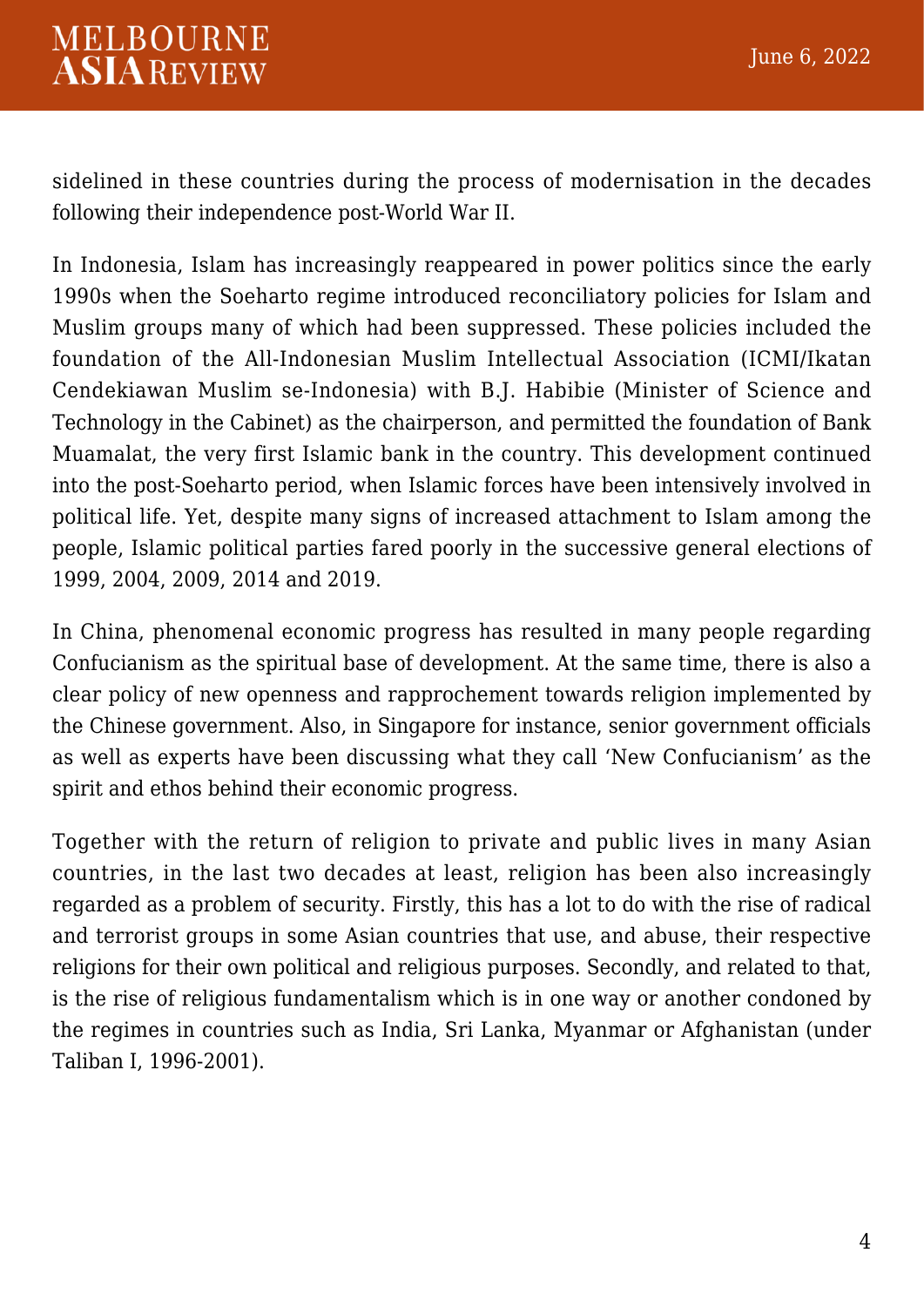# **Religious violence and the case of Islam**

### **Terrorism**

Religious-linked terrorism or violence is clearly not unique to Islam, although public discourse in the West tends to associate such violence with the behaviour of particular groups of extremists responsible for events such the September 11, 2001, attacks on the US, for instance, and the aftermath in many places in the world. But one can find throughout human history a great number of terrorist acts that in one way or another are linked with different religions. With increased globalisation and the instant flow of information, the radicalisation of religious individuals and groups has tended to accelerate.

Religions with central authority seem to be less prone to violence and terrorism as opposed to (Sunni) Islam which has no central ecclesiastical authority. Religions without central authority could also become vulnerable to being co-opted by extremists, because of the decline of their religious authority and de-centering of religious authority and leadership.

Practically no religion is free from that kind of abuse by small groups of its followers. Radical groups can be easily found among Hindus in India; Buddhist in Sri-Lanka, Thailand and Myanmar; among the Shinto in Japan; Jews in Israel; Muslims in Indonesia, the southern Philippines, southern Thailand, India, Pakistan, Afghanistan, Saudi Arabia, and Iraq; and among Christians such as the national Liberation Front of Tripura (NLFT) in north East India.

### **The case of Islam**

*The root-causes* of radicalism and even terrorism among believers are very complex. In fact, there is a combination of various factors including unjust politics, economic issues such as widespread poverty and unemployment, and also internal and external religious differences that can result in bloody conflicts. In most cases,

June 6, 2022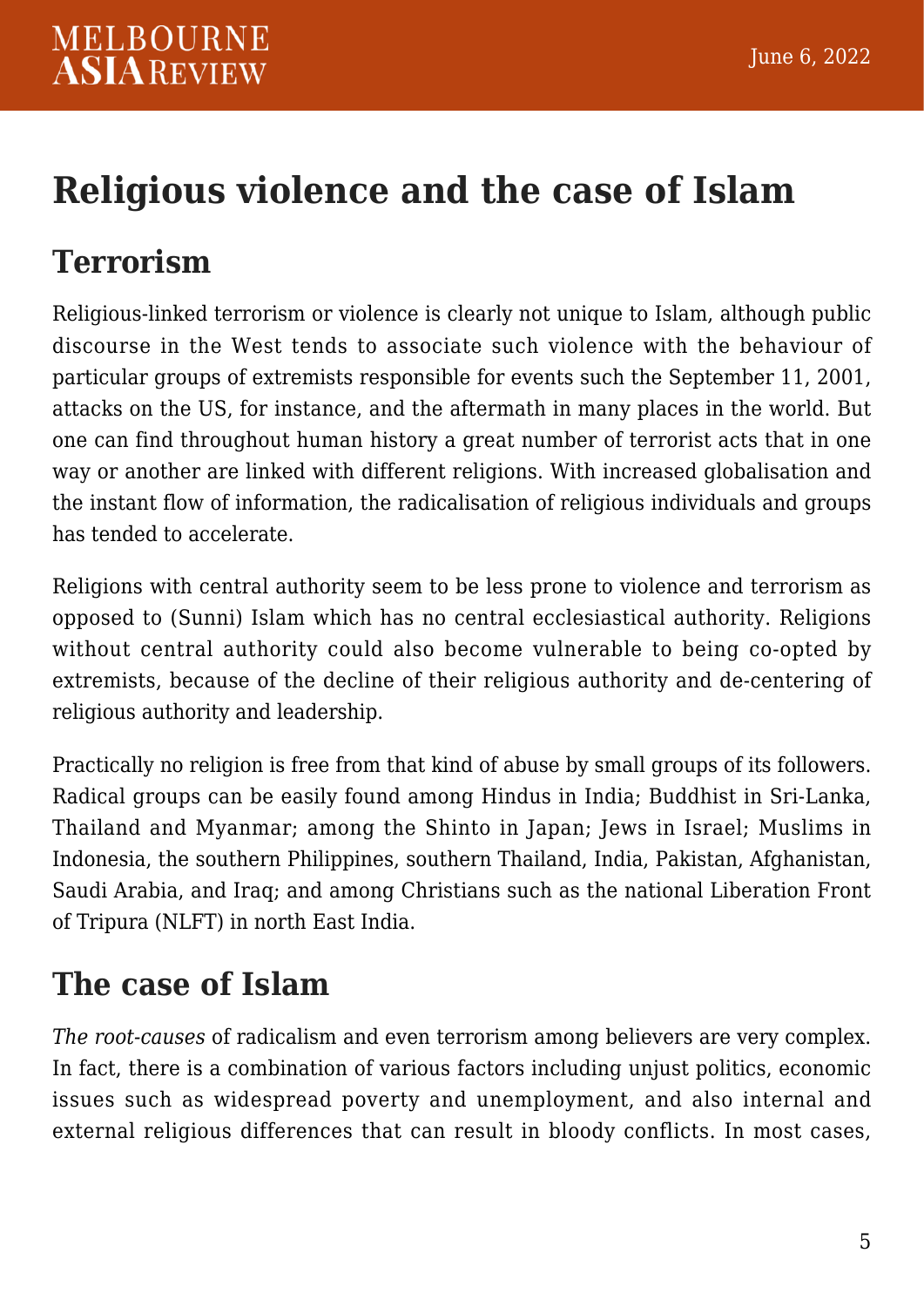politics seems to be the most important factor. To take the cases of radicalism and terrorism perpetrated by some very small groups in the name of Islam in Indonesia since the time of the Bali bombing in 2002 until today, it is apparent that politics, both domestic and international, is the main cause of terrorism. At the domestic level, the perpetrators of the bombings have been motivated by their anger and hatred of the Indonesian political system that they regarded as being 'un-Islamic'.

As for international politics, it is clear that even before the tragic events of September 11 in the US, the perpetrators of terrorism in the name of Islam condemned what they saw as injustice in international politics and relations. For them, the US and other Western countries are the enemies of Islam and Muslims; and Western countries, particularly the US, are hostile to Islam and the Muslim world. In fact, they believe, the US and other Western countries have conspired to destroy Islam and Muslims. The US' support of Israel at the expense of Palestine and US-led military campaigns in Afghanistan and Iraq have only added fuel to their anger and hatred of the US and its allies.

Therefore, religion is seldom the only cause of terrorism. Political, economic, and other non-religious factors, get religious justification by perpetrators of terrorist acts.

The use, abuse, and manipulation of religious justification is perhaps potentially larger in Sunni Islam, which does not have a single body of religious authority. In the matter of leadership, Sunni Islam is of course different from Shi'i Islam such as in Iran which has a centralised leadership in the hands of the *mujtahid Mutlaq* (the absolute decider) in the body of *wilayat al-faqih* (the authority of experts in Islamic law) consisting of the most prominent *ulama* (Muslim scholars).

I believe that certain doctrines of Islam can be used and abused for justifying acts of terrorism. The doctrine of *jihad*, for instance, could easily be taken as a justification by certain Muslim individuals and groups to conduct holy war against any perceived enemies, including even Muslims. Certain verses of the Qur'an and the Tradition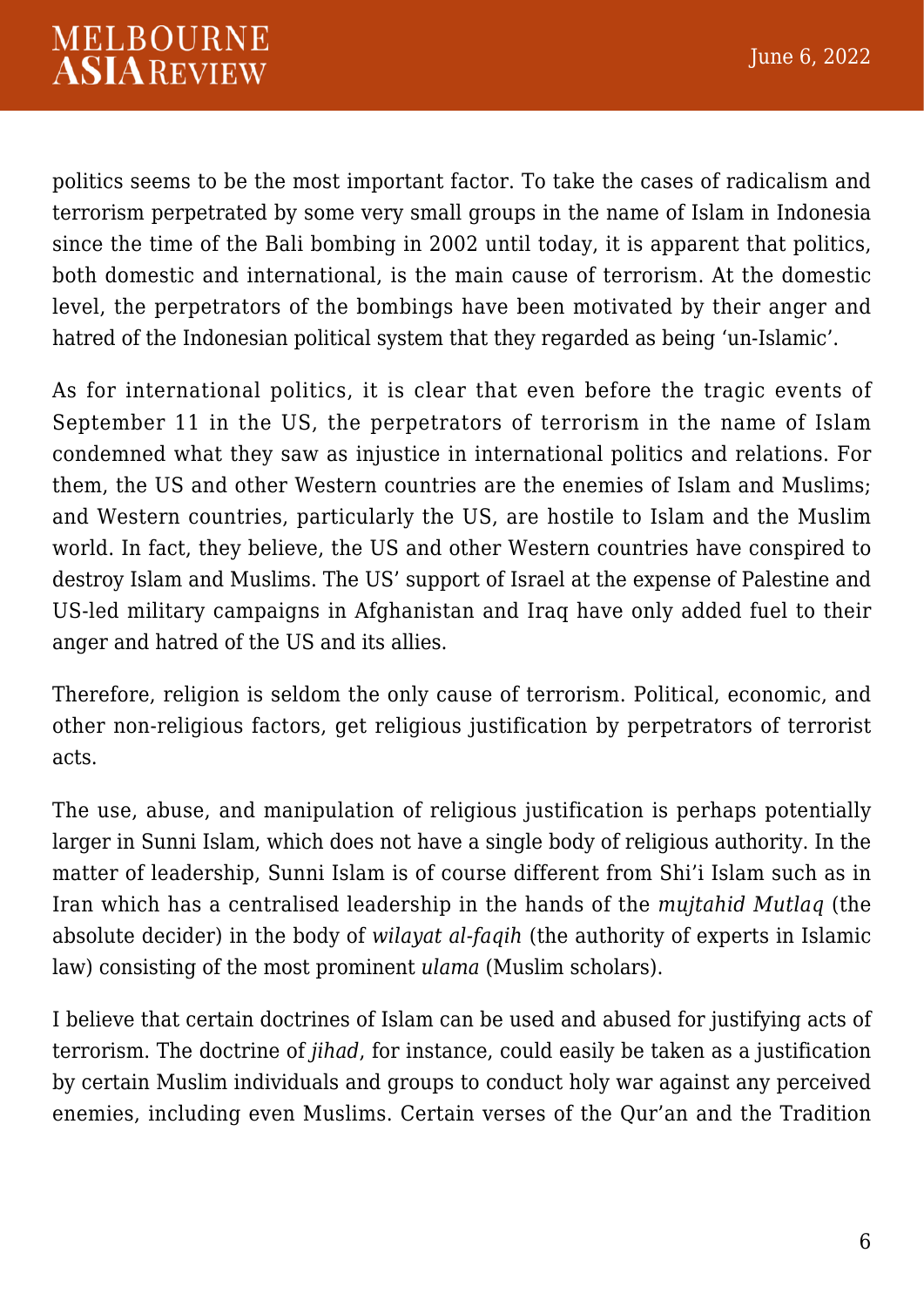(*Hadith*) of the Prophet Muhammad are also prone to be interpreted in this way.

Arguably, the literal and *sharia*-oriented (*zahir*) understanding of Islam is more prone to radicalism. This kind of religious understanding is divisive even among Muslims. Those who are opposed to a sharia-oriented understanding of Islam are, in fact, regarded by others as having gone astray and, therefore, could be the target of

*jihad* (war). This can be seen clearly in the cases of the Wahabis in late 18<sup>th</sup> century

Arabia and the Padris of West Sumatra in the early decades of the  $19<sup>th</sup>$  century.

The non-literal understanding of Islam, such represented by Sufism, is less prone to violence. This is mainly because of the strong emphasis Sufism puts on inclusiveness and the 'inner' (*batin*) aspect of Islam. Even though the Sufi, like the literalists, also appeal for purification through religious acts, they do it in a peaceful manner through spiritual exercises rather than by using force like the literalists.

Furthermore, the absence of a single authority in Islam—particularly among the Sunnis—makes it very difficult, if not impossible, to issue religious rulings (*fatwa*) that would decide once and for all that terrorism as *jihad* is religiously unjustifiable and invalid.

Also important is the precedent in Muslim history of radical acts that can be included in the definition of terrorism. The radical acts perpetrated by the Kharijis (Seceders) who came into existence during the Siffin war 667 C.E. in the post-Prophet Muhammad period have inspired many, if not most, contemporary radical Muslim groups. There indeed exist certain radical ideologies among Muslims which basically believe that it is religiously valid to wage radical and terrorist acts.

There is an urgent need, therefore, among concerned Muslim scholars (*'ulama'*) to rethink, reinterpret, and reformulate certain interpretations of classical and medieval *'ulama'* concerning *jihad*. For that purpose, the *'ulama'* and Muslim leaders must discard the defensive and apologetic attitude that is apparent when they respond to terrorist acts conducted by certain individuals or Muslim groups. They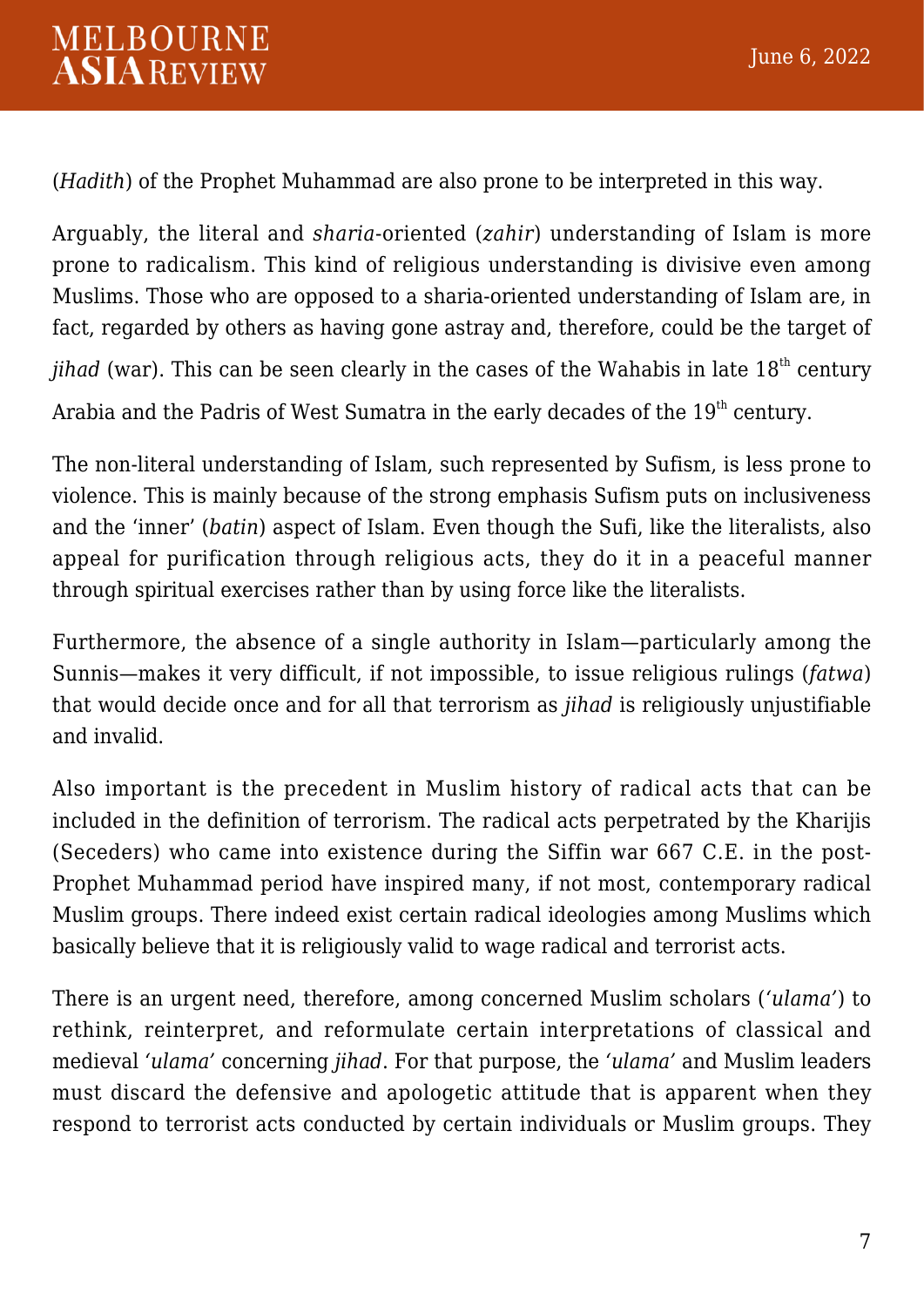should admit that there are indeed terrorists among Muslims who—based on their own one-sided unauthoritative understanding of Islam—conduct terrorism. Admitting this problem, then the *'ulama'* could proceed to address the issue objectively from a religious point of view.

Religious-linked terrorism, such as that found in Indonesia, is not commonly associated with the state. Most radical groups are opposed to the state; they are usually non-state activists, often from obscure backgrounds. Moreover, they are, as a rule, outside of mainstream Muslim movements. In fact, they have bitterly criticised mainstream Muslims as accommodating and compromising what they regard as 'un-Islamic' political, social, cultural, and economic realities.

There is a tendency, however, for radical individuals or groups to be recruited by or have links or connections with those in government or military. This is not new in Indonesia. The terrorist hijacking of a Garuda Indonesia airplane in Bangkok in March 1981 during the Soeharto period, for instance, was perpetrated by terrorists of ex-Islamic state movements in the 1950s that were recruited by certain Soeharto generals to launch the so-called '*komando jihad'* (*jihad* command). There have been many indications that certain military have incited and manipulated some radical groups in the post-Soeharto period.

# **Conclusion**

It seems that religion in contemporary Asia will continue to be an important factor in many communities. But at the same time, religion will also continue to face many problems, not only related to society at large, but also within and among religions themselves. There will be differences and conflicts between different interpretations and schools of thought within any religion.

Violence among religious groups can also originate from their bitter response to modernisation and globalisation which they perceive as serious threats to religious belief and practices. The globalisation of instant communication and increased